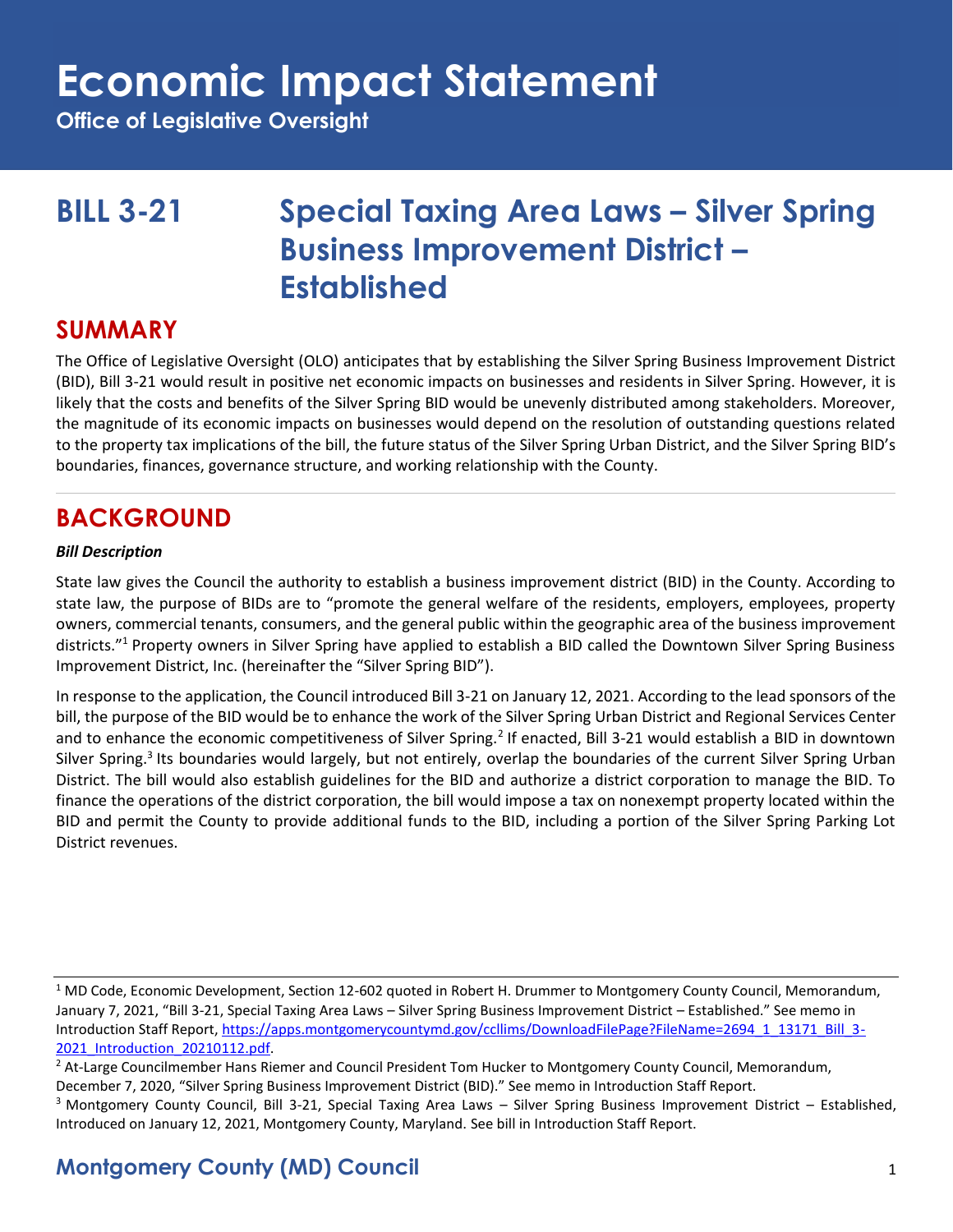**Office of Legislative Oversight**

### *Brief Overview of BIDs*

BIDs have been defined as "self-assessment districts that are initiated and governed by property or business owners and authorized by governments to operate in designated urban and suburban geographic areas." <sup>4</sup> The International Downtown Association has put forth a three-part definition:

- 1. **Public District:** A BID is publicly-authorized by a government that has passed enabling statutes permitting the formation of the BID and mandatory fees levied by the government on behalf of the BID.
- 2. **Administered by a Nonprofit:** Revenues are collected by the government and transferred to a nonprofit organization, which has substantial authority over the level of funding, how the funds will be used, and the level and nature of services it provides. The authority of the nonprofit is limited by federal, state, and local law.
- 3. **Performs Designated Functions.** BIDs perform services in the areas of cleaning, security, and marketing.<sup>5</sup>

BIDs are "quasi-governmental entities" that occupy the space between the public and private domains, functioning both as tools of service delivery and as participants in public policymaking. As described in one analysis, BIDs "serve simultaneously as policy tools through which state and local governments seek to advance general public interests and as self-help entities to further the more particular interests of local business communities."<sup>6</sup>

Since 1970, more than 800 BIDs have been established in the United States and Canada. As shown in **Table 1**, there are currently 15 established BIDs in the District of Columbia and Northern Virginia, with five more being planned in the District. Researchers generally identify three factors to explain the rise of BIDs, namely the economic downturns in urban centers caused by the decline in manufacturing and increase in suburbanization in the 1980s and 1990s, the decrease in local government revenues from loss of jobs and residents, and the decrease in funds from the federal government to cities in the 1980s.<sup>7</sup> These conditions encouraged policymakers and planners to search for new organizational solutions to the economic problems in urban centers. As evidenced by their steady increase across the United States over the last half century, BIDs have proven to be a popular, yet somewhat controversial, model of urban management for local leaders. Proponents of BIDs claim they are more innovative and efficient in their delivery of services within their domains than local governments.<sup>8</sup> These purported advantages are due to their ability to identify the distinct needs of neighborhoods and bypass regulations placed on public sector agencies.<sup>9</sup> However, BIDs have been criticized for giving undue influence to property owners, lacking accountability to elected governments, and causing inequalities. $^{10}$ 

[https://www.montgomerycountymd.gov/OLO/Resources/Files/2015\\_Reports/OLO%20Report%202015-7.pdf.](https://www.montgomerycountymd.gov/OLO/Resources/Files/2015_Reports/OLO%20Report%202015-7.pdf)

- <sup>7</sup> Dan Ziebarth, "Business Improvement Districts and Contemporary Local Governance," *State and Local Government Review*, October 2020; and Morçöl, et al, "Business Improvement Districts."
- 8 Ibid.

<sup>9</sup> Ibid.

<sup>4</sup> Göktuğ Morçöl, Lorlene Hoyt, Jack W. Meek, and Ulf Zimmerman, "Business Improvement Districts: Research, Theories, and Controversies," in *Business Improvement Districts: Research, Theories, and Controversies*, ed. Göktuğ Morçöl, Lorlene Hoyt, Jack W. Meek, and Ulf Zimmerman (New York: CRC Press, 2008): 1-26.

<sup>5</sup> See Craig Howard and Stephanie Bryant, *Case Studies of Local Business and Community Districts*, Office of Legislative Oversight, Report No. 2015-7, February 24, 2015,

<sup>&</sup>lt;sup>6</sup> Jonathan B. Justice and Robert S. Goldsmith, "Private Governments or Public Policy Tools? The Law and Public Policy of New Jersey's Special Improvement Districts," in *Business Improvement Districts* (see note 4): 161-196.

<sup>&</sup>lt;sup>10</sup> Ibid. See also Lorlene Hoyt and Devika Gopal-Agge, "The Business Improvement District Model: A Balanced Review of Contemporary Debates," *Geography Compass* 1, no. 4 (2007): 946-958.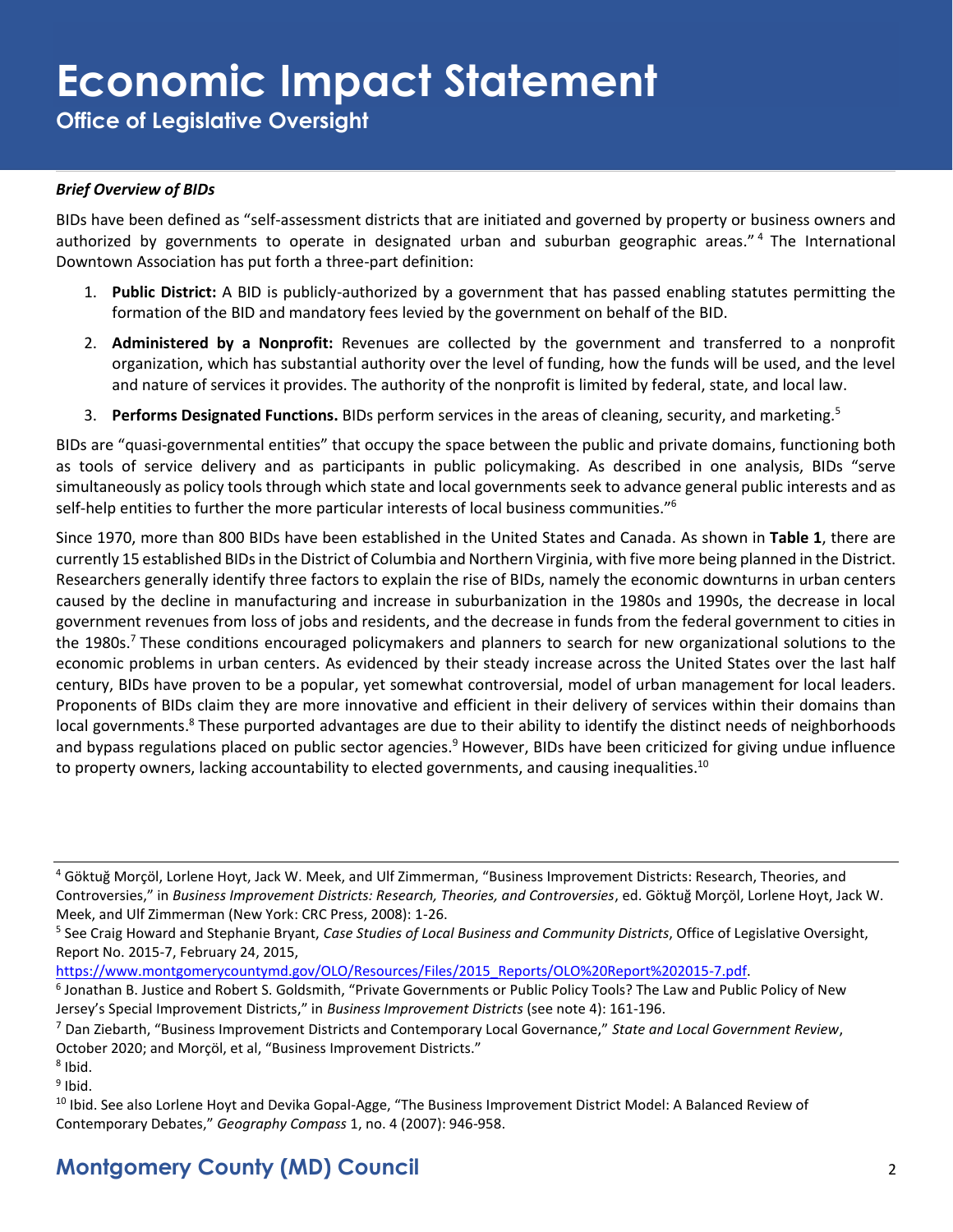**Office of Legislative Oversight**

There is a large body of research on BIDs that spans urban affairs, public policy, public administration, law, and other disciplines. While there appears to be no systematic reviews of the literature on BIDs,<sup>11</sup> the current state of research gives credence to claims from both proponents and critics of BIDs. As stated in a recent overview of the contemporary debates and research on BIDs:

"Overall, research to this point generally reflects that BIDs have the ability to augment public service delivery, reduce crime, and provide economic revitalization in urban communities, however these outcomes have the possibility of coming at the expense of reducing democratic accountability and transparency, limiting residents' social capital, and contributing to economic inequality."<sup>12</sup>

| <b>District of Columbia</b>                                                          | <b>Northern Virginia</b>                           |  |  |  |  |  |
|--------------------------------------------------------------------------------------|----------------------------------------------------|--|--|--|--|--|
| Georgetown                                                                           | National Landing BID (previously Crystal City BID) |  |  |  |  |  |
| Adams Morgan                                                                         | <b>Ballston</b>                                    |  |  |  |  |  |
| Golden Triangle                                                                      | <b>Fairfax Boulevard</b>                           |  |  |  |  |  |
| DowntownDC                                                                           |                                                    |  |  |  |  |  |
| <b>NoMa</b>                                                                          |                                                    |  |  |  |  |  |
| <b>Capital Hill</b>                                                                  |                                                    |  |  |  |  |  |
| SouthWest                                                                            |                                                    |  |  |  |  |  |
| <b>Capitol Riverfront</b>                                                            |                                                    |  |  |  |  |  |
| Anacostia                                                                            |                                                    |  |  |  |  |  |
| Dupont Cirlce (new)                                                                  |                                                    |  |  |  |  |  |
| Greater Brookland                                                                    |                                                    |  |  |  |  |  |
| Congress Heights                                                                     |                                                    |  |  |  |  |  |
| H Street                                                                             |                                                    |  |  |  |  |  |
| Shaw                                                                                 | <b>Existing BIDs</b>                               |  |  |  |  |  |
| Midcity (U St and 14th St)                                                           | <b>Potential BIDs</b>                              |  |  |  |  |  |
| Source: Prince George's County BID Toolkit, Planning Board Briefing, March 12, 2020. |                                                    |  |  |  |  |  |

#### **Table 1. Business Improvement Districts in the DC Metropolitan Region**

#### *The Silver Spring BID Proposal*

As stated in its application, the Silver Spring BID's mission is "to provide integrated services and programs that lead to a more vibrant, dynamic environment intended to help stimulate business and residential quality of life." Some of its more concrete objectives are to:

- Increase business sales and residential and commercial occupancy;
- Retain and attract businesses, investment, and residents; and
- Improve safety and security.

<sup>&</sup>lt;sup>11</sup> A systematic review has been defined as "a review of the evidence on a clearly formulated question that uses systematic and explicit methods to identify, select and critically appraise relevant primary research, and to extract and analyze data from the studies that are included in the review." Se[e https://guides.temple.edu/c.php?g=78618&p=4178713.](https://guides.temple.edu/c.php?g=78618&p=4178713)   $12$  Ziebarth, "Business Improvement Districts and Contemporary Local Governance."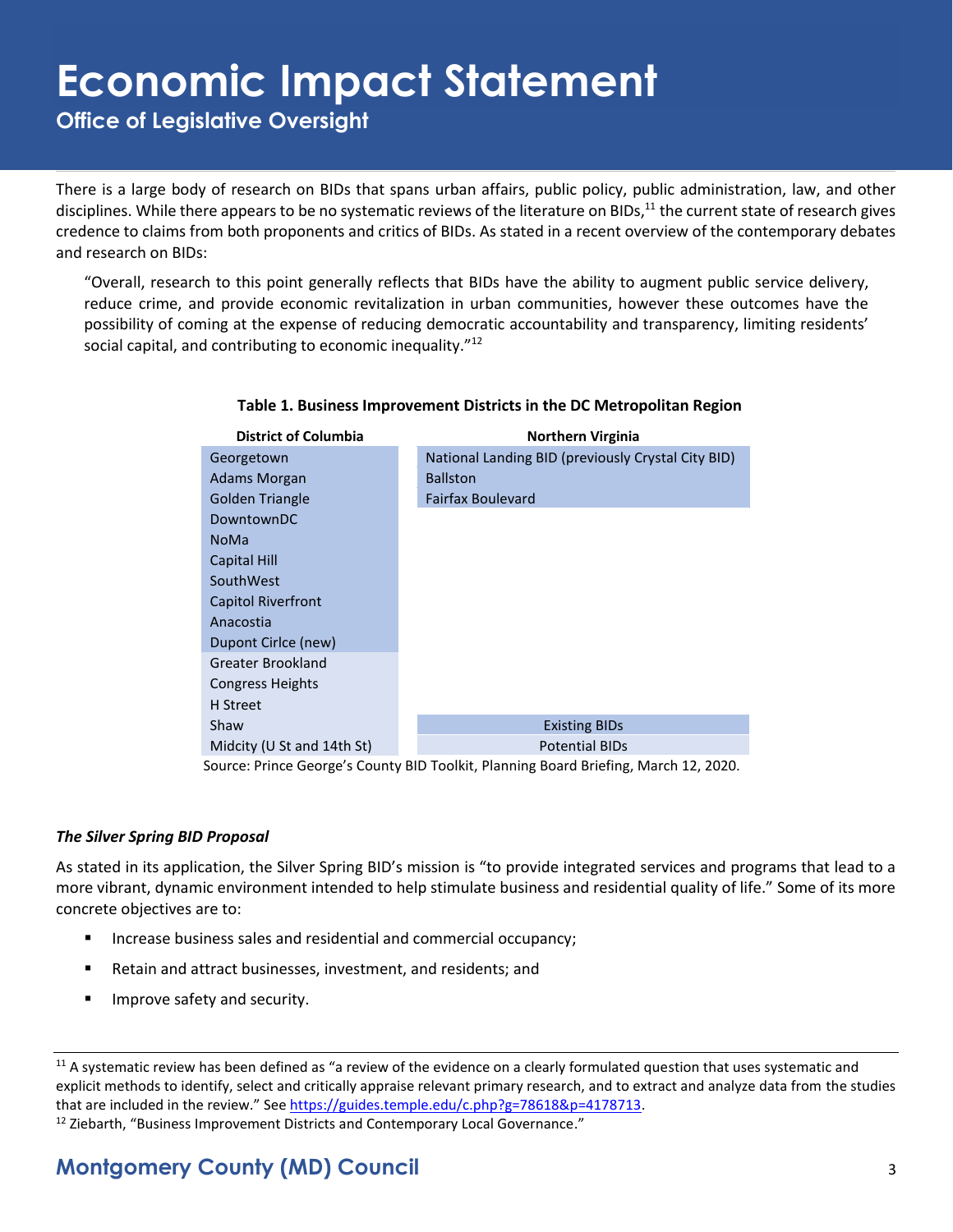**Office of Legislative Oversight**

The application also provides preliminary details on the organization's structure, operating plans, and financing. The organizational structure would consist of the following components:

- **Members:** Owners of nonexempt property within the boundaries of the district.
- Voting Parameters: Members would have 1 vote per \$500 dollars of the tax on nonexempt property imposed by Bill 3-21 (hereinafter the "BID tax"). No member or any number of members under common control would be allotted more than 33.33% of the total number of votes that may be cast.
- **Board of Directors:** Elected by members, the board would include between five and nine members. It would be composed of property owners and business tenants. The board would purportedly "reflect a range of ethnicities, socioeconomic status, and places of origin to reflect the racial and economic diversity of Silver Spring, including religious creed, age and sex."

The operating plan would consist of three pillars:

- **Place Management:** Maintain and secure public spaces through "clean and safe" activities such as cleaning sidewalks, collecting trash, removing litter, and engaging the Montgomery County Police Department and other public agencies.
- **Place Enhancement:** Make public spaces more "vibrant" through initiatives like planting and landscaping services, installing bike racks and public art, and holding events and activities
- **Place Branding/Economic Development:** Market and promote Silver Spring as an attractive urban center for living, shopping, investment, business growth, etc.

In terms of financing, the Silver Spring BID would rely on a combination of private and public sources, with a total projected budget ranging between approximately \$3.5 and \$4 million. The application assumes that approximately one-third of the budget would be funded through the BID tax and two-thirds through County funds from the parking lot district. According to the budget projections, the total budget would be allocated to the following three categories:

- **Place Enhancement and Management:** Approximately 73% of the total budget
- **Marketing/Place Branding/Economic Development:** Approximately 15% of the total budget
- Administration and Leadership: Approximately 12% of the total budget

There is substantial variation in BIDs in terms of revenue sources and size, geographic footprint, governance structure, and other conditions.<sup>13</sup> The Silver Spring BID falls within the subset of "large" (or "Corporate") BIDs. This class of BIDs are characterized by budgets exceeding \$1.5 million, an extensive array of services provided, large amounts of retail and office space, memberships consisting largely of corporate and commercial property owners, and other conditions.<sup>14</sup> Researchers have distinguished large BIDs from their mid-size and small (sometimes called "community") counterparts.

While sharing similarities with large BIDs, a unique aspect of the Silver Spring BID proposal is that it is the only example to the OLO analyst's knowledge of a BID that would be established alongside a public entity that performs many of the same functions of BIDs. The Silver Spring Urban District currently provides a range services and events to maintain downtown Silver Spring as a "clean, safe and attractive environment" for residents and businesses.<sup>15</sup> It is important to note that Bill

<sup>13</sup> Bryant and Howard, *Case Studies of Local Business and Community Districts.* 

<sup>14</sup> Jill Simone Gross, "Business Improvement Districts in New York City's Low-Income and High-Income Neighborhoods," *Economic Development Quarterly* 19, no. 2 (May 2005): 174-189.

<sup>15</sup> Se[e https://www.silverspringdowntown.com/go/silver-spring-urban-district](https://www.silverspringdowntown.com/go/silver-spring-urban-district)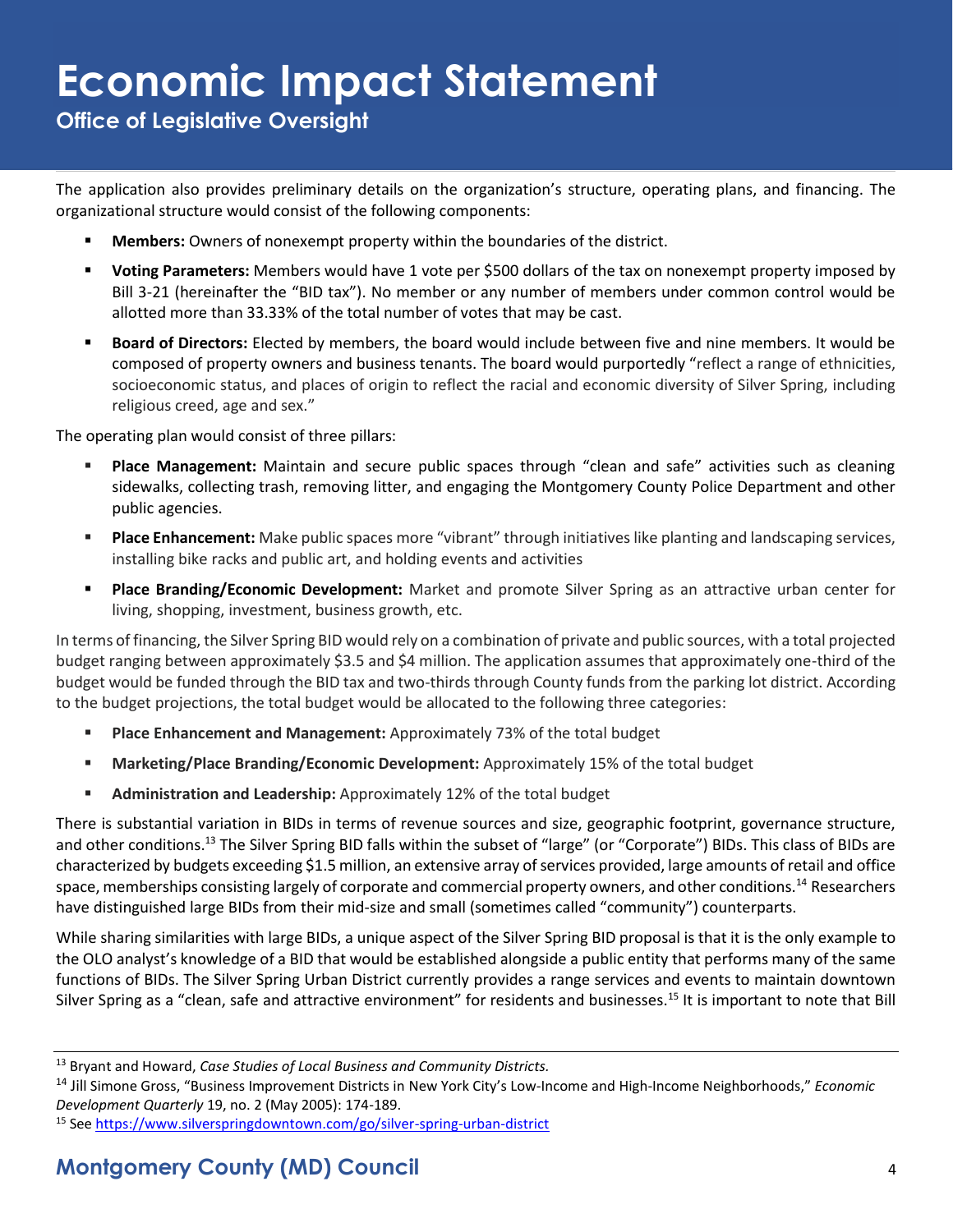**Office of Legislative Oversight**

3-21 does not address the future funding or function of the Silver Spring Urban District. The organizers and proponents of the Silver Spring BID are dissatisfied with the Urban District's funding levels for promoting and marketing downtown Silver Spring. They believe that the BID would devote more resources and more efficiently and effectively use these resources to market and promote downtown Silver Spring as an attractive destination for households, businesses, and investment. Thus, activities covered in the marketing/place branding/economic pillar of the proposed budget would be the primary source of potential added value relative to the Silver Spring Urban District's activities. **Table 2** presents budget line items in this pillar. The BID organizers also believe that the BID would be more responsive and effective in the delivery of place management and enhancement services than the Urban District.<sup>16</sup> However, as noted below, the OLO analyst spoke with other stakeholders in the Silver Spring business community who are highly satisfied with the Urban District.

### **Table 2. Marketing/Place Branding/Economic Development for Year 1 of the Silver Spring BID Proposed Budget**

|                                                              | Amount      | <b>Percentage of Total Budget</b> |
|--------------------------------------------------------------|-------------|-----------------------------------|
| Strategic Communications Social Media and Marketing Director | \$120,000   | 3.26%                             |
| Planning and Economic Development Manager                    | \$90,000    | 2.44%                             |
| Brand management and marketing efforts                       | \$100,000   | 2.71%                             |
| Digital resources/online presence                            | \$35,000    | 0.95%                             |
| Events                                                       | \$210,000   | 5.70%                             |
| <b>Total Marketing/Place Branding/Economic Development</b>   | \$555,000   | 15.06%                            |
| <b>Total Budget</b>                                          | \$3,685,500 |                                   |

Data Source: Downtown Silver Spring BID Application

### *Economic Profile of Silver Spring*

Montgomery County Planning Department personnel provided OLO with data on private establishments and employment, the commercial and residential real estate markets, and demographics. Recent trends indicate that the Downtown Silver Spring BID's objectives to increase business sales and residential and commercial occupancy and to retain and attract businesses, investment, and residents are well-founded concerns.

In recent years, Montgomery County has lagged behind its peer jurisdictions in the DC metropolitan, particularly Northern Virginia counties, in the areas of business and job growth.<sup>17</sup> Silver Spring has been particularly hurt by Discovery's exit from the County, which shed between 500 and 600 jobs from 2010 to 2018.<sup>18</sup> **Table 3** presents private establishment and employment data broken down by area. For comparison, this table - and subsequent tables in this section - include the

<sup>&</sup>lt;sup>16</sup> Description of the organizers' position is based on OLO personnel conversations with Steve Silverman, founder/CEO of SS GOV RELATIONS, LLC, and other organizers/proponents of the Downtown Silver Spring BID.

<sup>&</sup>lt;sup>17</sup> See Robert McCartney, "Prince George's overtakes Montgomery as top job creator in Maryland suburbs," Washington Post, January 20, 2020[, https://www.washingtonpost.com/local/md-politics/prince-georges-has-overtaken-montgomery-as-top-job](https://www.washingtonpost.com/local/md-politics/prince-georges-has-overtaken-montgomery-as-top-job-creator-in-maryland-suburbs/2020/01/19/218c3646-38b6-11ea-bf30-ad313e4ec754_story.html)[creator-in-maryland-suburbs/2020/01/19/218c3646-38b6-11ea-bf30-ad313e4ec754\\_story.html](https://www.washingtonpost.com/local/md-politics/prince-georges-has-overtaken-montgomery-as-top-job-creator-in-maryland-suburbs/2020/01/19/218c3646-38b6-11ea-bf30-ad313e4ec754_story.html); and Dan Schere, "Montgomery County Lost Brick-and-Mortar Businesses Last Year," Bethesda Magazine, July 10, 2019, [https://bethesdamagazine.com/bethesda](https://bethesdamagazine.com/bethesda-beat/business/montgomery-county-lost-brick-and-mortar-businesses-last-year/)[beat/business/montgomery-county-lost-brick-and-mortar-businesses-last-year/.](https://bethesdamagazine.com/bethesda-beat/business/montgomery-county-lost-brick-and-mortar-businesses-last-year/)

<sup>&</sup>lt;sup>18</sup> Estimate provided by Montgomery County Planning Department personnel.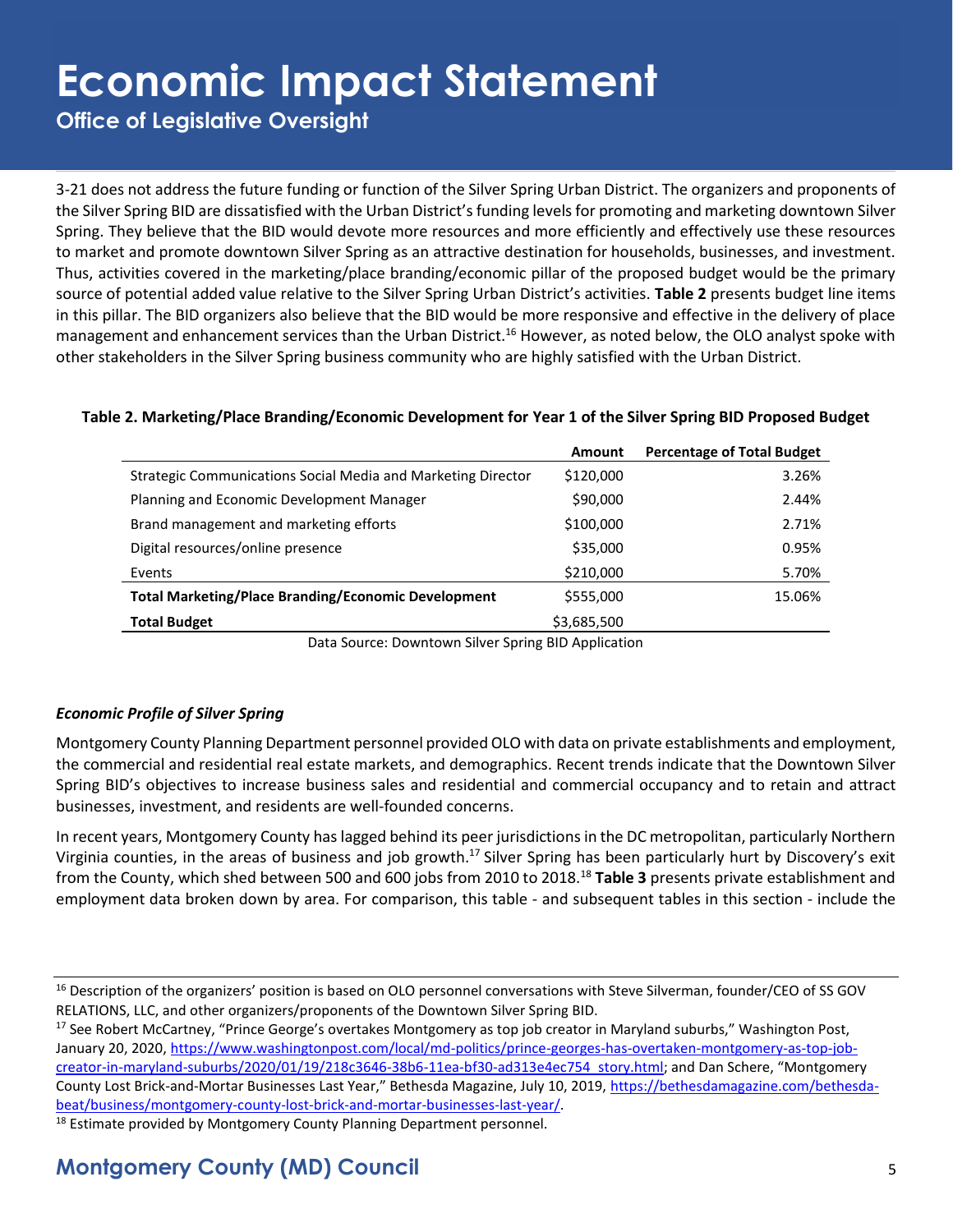**Office of Legislative Oversight**

area of operation of the Bethesda Urban Partnership, which is an urban district corporation that provides services in Bethesda similar to those that the Silver Spring BID would provide. There are two trends of note:

- First, there is a large disparity in the growth of private establishments in the area where the Silver Spring BID would operate (6.6%) and the area where the Silver Spring Urban District operates (2.4%), with private establishment growth within the Urban District boundaries lagging by 4.2%. The BID's boundaries do not overlap with some of the peripheral parcels that fall within the Urban District. The disparity in business growth indicates that the areas that fall outside the BID (but within the Urban District) have experienced economic challenges. Indeed, these areas lost approximately 40 establishments and 230 employees from 2010 to 2019.
- Second, the area where the Silver Spring Urban District operates has outperformed the area where the Bethesda Urban Partnership operates in terms of private business and employment growth, respectively by 1.9% and 10.2%. Business growth in the Silver Spring Urban District area increased by 2.4%, compared to the 0.5% increase in the Bethesda Urban Partnership. And private employment increased in the Silver Spring Urban District area by 6.7%, compared to the -3.5% decline in employment in the Bethesda Urban Partnership area.

Due to time limitations, determining the causes of these two noteworthy trends is beyond the scope of this analysis.

| Area                         | <b>Indicator</b>              | 2010    | 2018    | Change   | <b>Percent Change</b> |
|------------------------------|-------------------------------|---------|---------|----------|-----------------------|
| <b>County Total</b>          | <b>Private Establishments</b> | 31,931  | 32,501  | 570      | 1.8%                  |
|                              | Private Employment            | 358,601 | 377,978 | 19,377   | 5.4%                  |
| Silver Spring BID            | <b>Private Establishments</b> | 1,083   | 1,154   | 71       | 6.6%                  |
|                              | Private Employment            | 16,779  | 17,914  | 1,135    | 6.8%                  |
|                              | <b>Private Establishments</b> | 1,261   | 1,291   | 30       | 2.4%                  |
| Silver Spring Urban District | Private Employment            | 17,693  | 18,870  | 1,177    | 6.7%                  |
| Bethesda Urban Partnership   | Private Establishments        | 2,090   | 2,100   | 10       | 0.5%                  |
|                              | Private Employment            | 34,503  | 33,287  | $-1.216$ | $-3.5%$               |

#### **Table 3. Change in Private Establishments and Employment by Area (2010-2018)**

Data Source: Montgomery County Planning Department; Private business data from the Quarterly Census of Employment and Wages, Maryland Department of Labor.

**Table 4** indicates which industries have experienced business growth and decline in the areas where the Silver Spring Urban District and Bethesda Urban Partnership operate, from 2010 to 2018. Focusing on the more dominant industries in the Silver Spring sub-market, it is noteworthy that there were declines in the retail industry (-10%) and professional, scientific, technical service industry (-4%), whereas there were significant gains in the health care and social assistance industry (40%), other services (26%), and accommodation and food services (12%). The Bethesda Urban Partnership area of operation also experienced declines in the retail (-10%) and professional, scientific, and technical service (-12%) industries, but experienced business growth in the real estate and rental and leasing industry (14%), finance and insurance (13%), and other services (23%). The upshot is that the Silver Spring and Bethesda sub-markets have been undergoing meaningful changes in their industrial composition, which contextualize overall trends in business growth.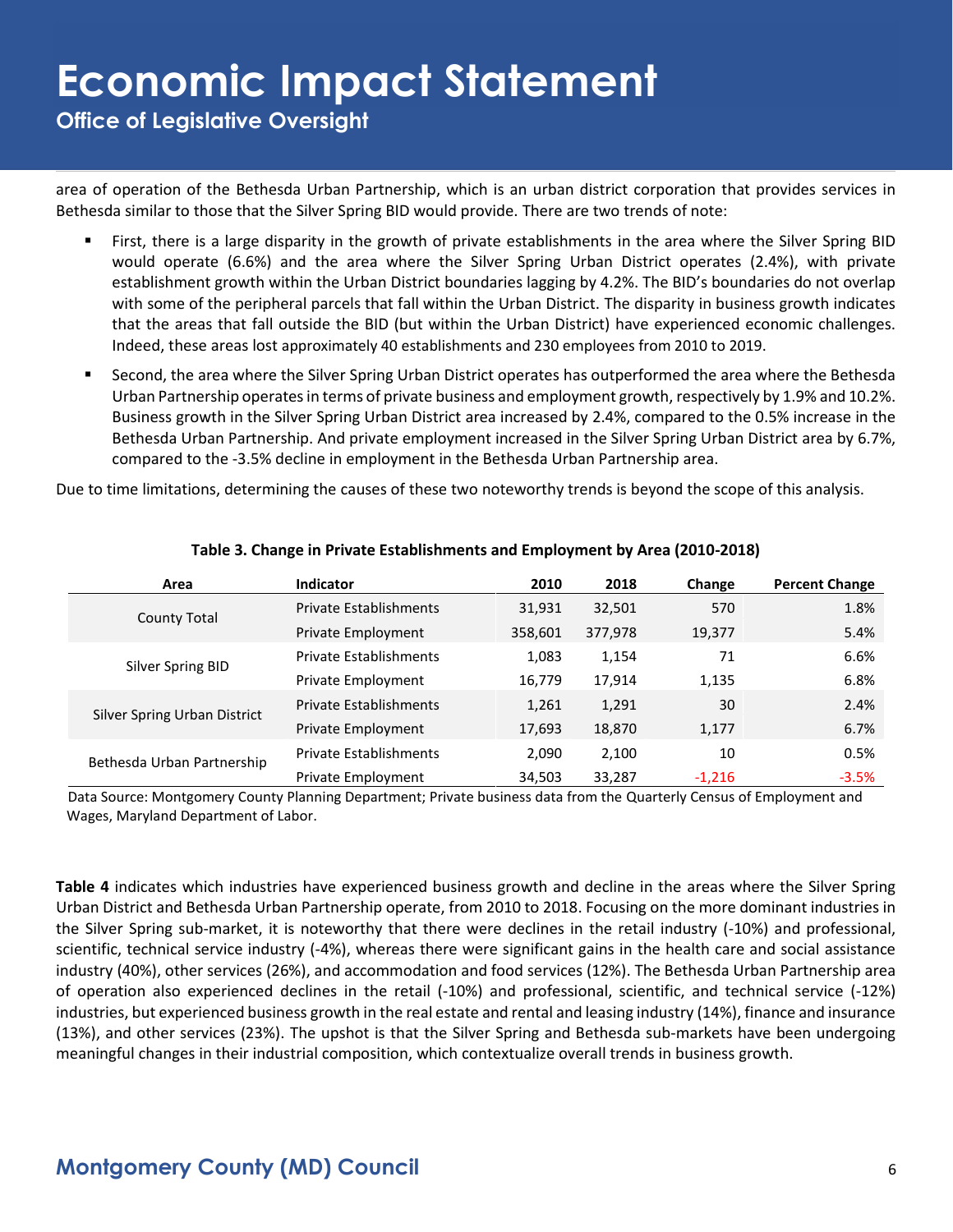**Office of Legislative Oversight**

|              |                                          | <b>Silver Spring Urban District</b> |                |                | <b>Bethesda Urban Partnership</b> |              |      |        |         |
|--------------|------------------------------------------|-------------------------------------|----------------|----------------|-----------------------------------|--------------|------|--------|---------|
|              |                                          |                                     |                |                | Percent                           |              |      |        | Percent |
| <b>NAICS</b> | <b>DESCRIPTION</b>                       | 2010                                | 2018           | Change         | Change                            | 2010         | 2018 | Change | Change  |
|              | Professional, Scientific, and            |                                     |                |                |                                   |              |      |        |         |
| 54           | <b>Technical Services</b>                | 290                                 | 278            | $-12$          | $-4%$                             | 531          | 466  | $-65$  | $-12%$  |
|              | <b>Administrative Support and Waste</b>  |                                     |                |                |                                   |              |      |        |         |
|              | Management and Remediation               |                                     |                |                |                                   |              |      |        |         |
| 56           | Services                                 | 73                                  | 78             | 5              | 7%                                | 119          | 100  | $-19$  | $-16%$  |
| 44-45        | Retail                                   | 101                                 | 91             | $-10$          | $-10%$                            | 189          | 171  | $-18$  | $-10%$  |
| 51           | Information                              | 39                                  | 41             | $\overline{2}$ | 5%                                | 66           | 55   | $-11$  | $-17%$  |
| 48-49        | <b>Transportation and Warehousing</b>    | $\overline{7}$                      | $\overline{2}$ | $-5$           | $-71%$                            | 18           | 11   | $-7$   | $-39%$  |
| 42           | <b>Wholesale Trade</b>                   | 23                                  | 15             | $-8$           | $-35%$                            | 54           | 50   | $-4$   | $-7%$   |
| 23           | Construction                             | 21                                  | 20             | $-1$           | $-5%$                             | 68           | 65   | $-3$   | $-4%$   |
| $31 - 33$    | Manufacturing                            | 13                                  | 9              | $-4$           | $-31%$                            | 27           | 29   | 2      | 7%      |
| 22           | Utilities                                | $\Omega$                            | $\mathbf{0}$   | 0              | 0%                                | $\mathbf{1}$ | 4    | 3      | 300%    |
|              | Management of Companies and              |                                     |                |                |                                   |              |      |        |         |
| 55           | Enterprises                              | 7                                   | 6              | $-1$           | $-14%$                            | 12           | 17   | 5      | 42%     |
| 71           | Arts, Entertainment, and Recreation      | 16                                  | 14             | $-2$           | $-13%$                            | 28           | 33   | 5      | 18%     |
| 72           | <b>Accommodation and Food Services</b>   | 97                                  | 109            | 12             | 12%                               | 170          | 175  | 5      | 3%      |
| 62           | <b>Health Care and Social Assistance</b> | 119                                 | 167            | 48             | 40%                               | 171          | 177  | 6      | 4%      |
| 61           | <b>Educational Services</b>              | 28                                  | 32             | 4              | 14%                               | 46           | 60   | 14     | 30%     |
| 53           | Real Estate and Rental and Leasing       | 47                                  | 56             | 9              | 19%                               | 182          | 207  | 25     | 14%     |
| 52           | Finance and Insurance                    | 57                                  | 53             | $-4$           | $-7%$                             | 215          | 243  | 28     | 13%     |
|              | <b>Other Services (Except Public</b>     |                                     |                |                |                                   |              |      |        |         |
| 81           | Administration)                          | 145                                 | 183            | 38             | 26%                               | 192          | 237  | 45     | 23%     |

#### **Table 4. Change in Private Establishments by Industry (2010-2018)**

 Data Source: Montgomery County Planning Department; Private business data from the Quarterly Census of Employment and Wages, Maryland Department of Labor.

Data on the commercial and residential retail real estate markets in Silver Spring also reveal concerning trends. **Table 5** presents data on the multifamily, office, and retail real estate markets from 2016 Q1 to 2021 Q1 in the areas of the Silver Spring BID, Silver Spring Urban District, and Bethesda Urban Partnership. Most strikingly, vacancy rates in office space have been trending upward since 2016 and the office market has been particularly harmed by the pandemic, with vacancy rates further increasing since 2020 Q1 and rents decreasing. Also, vacancy rates in retail spaces have steadily increased throughout 2020. (Note that the retail vacancy rates presented below are low estimates due to limitations in the source data. Despite these limitations, the *trends* in the data should reflect real-world conditions in the market.)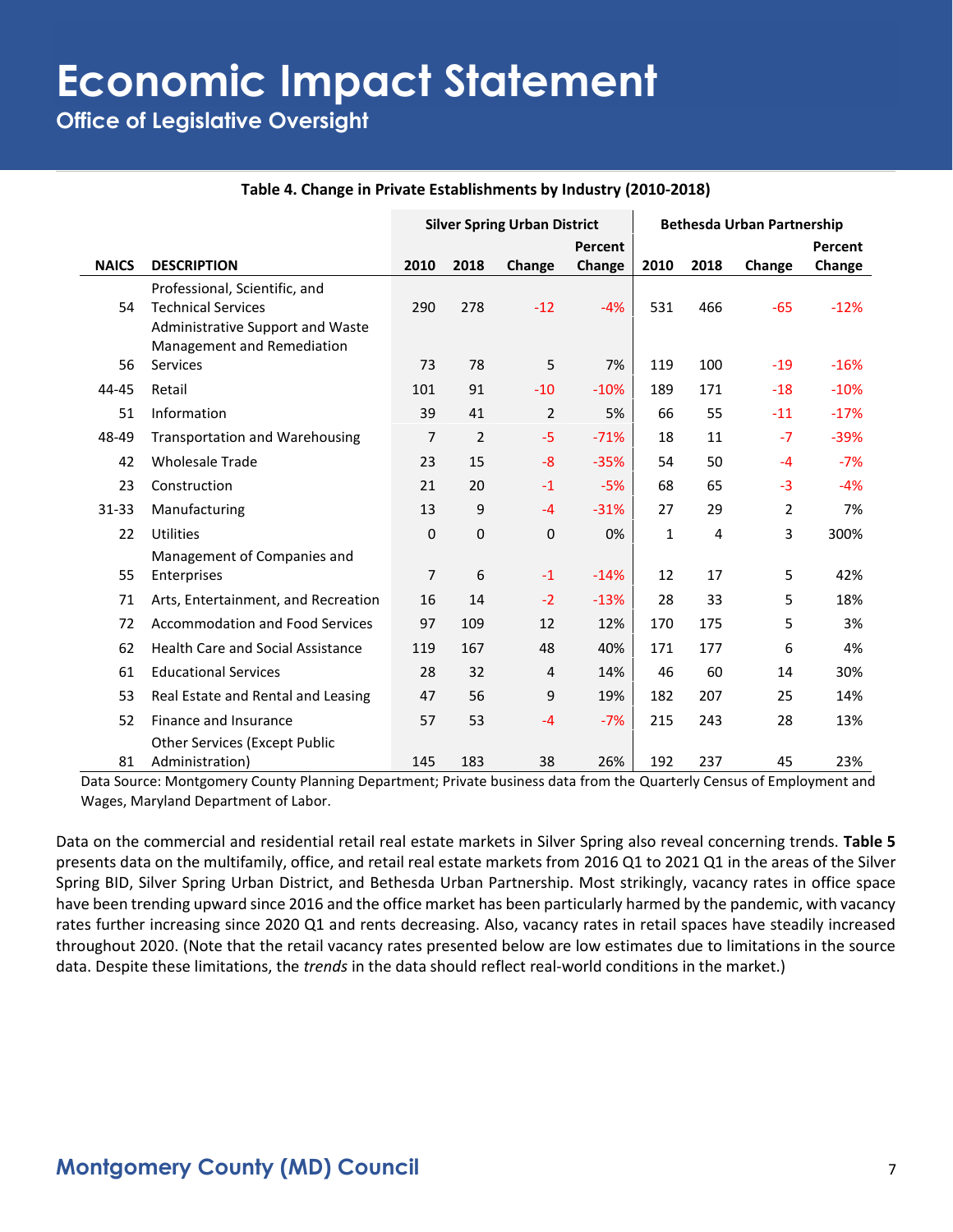**Office of Legislative Oversight**

|                                   | <b>Multifamily</b>                           |                          | <b>Office</b>                                |                                | Retail                                |                                      |  |  |  |  |
|-----------------------------------|----------------------------------------------|--------------------------|----------------------------------------------|--------------------------------|---------------------------------------|--------------------------------------|--|--|--|--|
| Period                            | Vacancy<br><b>Percent of</b><br><b>Total</b> | <b>Effective</b><br>Rent | Vacancy<br><b>Percent of</b><br><b>Total</b> | <b>Base</b><br>Rent<br>Overall | Vacancy<br>Percent of<br><b>Total</b> | <b>NNN</b><br>Rent<br><b>Overall</b> |  |  |  |  |
| <b>Silver Spring BID</b>          |                                              |                          |                                              |                                |                                       |                                      |  |  |  |  |
| 2021 Q1 QTD                       | 6.4%                                         | \$24.00                  | 18.1%                                        | \$29.69                        | 5.0%                                  | \$37.68                              |  |  |  |  |
| 2020 Q1                           | 7.3%                                         | \$25.08                  | 17.2%                                        | \$30.51                        | 3.0%                                  | \$37.14                              |  |  |  |  |
| 2019 Q1                           | 5.7%                                         | \$25.32                  | 10.8%                                        | \$29.68                        | 5.0%                                  | \$33.93                              |  |  |  |  |
| 2018 Q1                           | 7.7%                                         | \$25.20                  | 10.5%                                        | \$29.64                        | 3.3%                                  | \$33.52                              |  |  |  |  |
| 2017 Q1                           | 8.0%                                         | \$24.72                  | 9.8%                                         | \$28.61                        | 3.6%                                  | \$32.99                              |  |  |  |  |
| 2016 Q1                           | 6.7%                                         | \$24.60                  | 9.9%                                         | \$27.86                        | 3.9%                                  | \$29.67                              |  |  |  |  |
|                                   |                                              |                          | <b>Silver Spring Urban District</b>          |                                |                                       |                                      |  |  |  |  |
| 2021 Q1 QTD                       | 6.5%                                         | \$23.76                  | 17.1%                                        | \$29.62                        | 4.9%                                  | \$37.68                              |  |  |  |  |
| 2020 Q1                           | 7.2%                                         | \$24.96                  | 16.4%                                        | \$30.42                        | 2.8%                                  | \$37.14                              |  |  |  |  |
| 2019 Q1                           | 6.2%                                         | \$25.08                  | 10.3%                                        | \$29.66                        | 4.7%                                  | \$28.95                              |  |  |  |  |
| 2018 Q1                           | 9.3%                                         | \$24.84                  | 10.0%                                        | \$29.61                        | 3.1%                                  | \$28.42                              |  |  |  |  |
| 2017 Q1                           | 7.9%                                         | \$24.48                  | 9.8%                                         | \$28.56                        | 3.4%                                  | \$29.71                              |  |  |  |  |
| 2016 Q1                           | 6.7%                                         | \$24.36                  | 9.4%                                         | \$27.81                        | 3.7%                                  | \$26.26                              |  |  |  |  |
| <b>Bethesda Urban Partnership</b> |                                              |                          |                                              |                                |                                       |                                      |  |  |  |  |
| 2021 Q1 QTD                       | 7.40%                                        | \$31.44                  | 19.7%                                        | \$38.93                        | 5.2%                                  | \$34.53                              |  |  |  |  |
| 2020 Q1                           | 5.2%                                         | \$34.80                  | 13.7%                                        | \$39.35                        | 3.2%                                  | \$42.66                              |  |  |  |  |
| 2019 Q1                           | 9.4%                                         | \$33.72                  | 12.0%                                        | \$37.63                        | 5.2%                                  | \$43.15                              |  |  |  |  |
| 2018 Q1                           | 4.9%                                         | \$33.24                  | 10.6%                                        | \$37.48                        | 5.4%                                  | \$43.15                              |  |  |  |  |
| 2017 Q1                           | 14.2%                                        | \$33.24                  | 8.1%                                         | \$36.38                        | 5.0%                                  | \$41.99                              |  |  |  |  |
| 2016 Q1                           | 11.8%                                        | \$34.08                  | 11.8%                                        | \$36.67                        | 3.9%                                  | \$38.88                              |  |  |  |  |

#### **Table 5. Real Estate Market Trends (2016-2021)**

Data Source: Montgomery County Planning Department; Costar.

### **METHODOLOGIES, ASSUMPTIONS, AND UNCERTAINTIES**

#### *Methodology and Assumptions*

To anticipate the economic impacts of establishing the Silver Spring BID by enacting Bill 3-21, OLO draws assumptions based on findings from empirical studies on the impacts of BIDs with valid causal inferences. While there is a large body of research on BIDs, much of it is case studies. These studies have difficulty distinguishing the *causal* effects of BIDs from outcomes correlated with, but unrelated to, BIDs due to common methodological problems, particularly selection bias and confounding variables. Indeed, research indicates that areas with BIDs are systematically different than those without them, as the timing and location of BID formation is associated with various enduring and time-varying conditions, such as retail density, assessed property value, population characteristics, levels of crime, and civic infrastructure (see studies below). Studies that sample on areas with BIDs (selection bias) and/or fail to control for conditions associated with both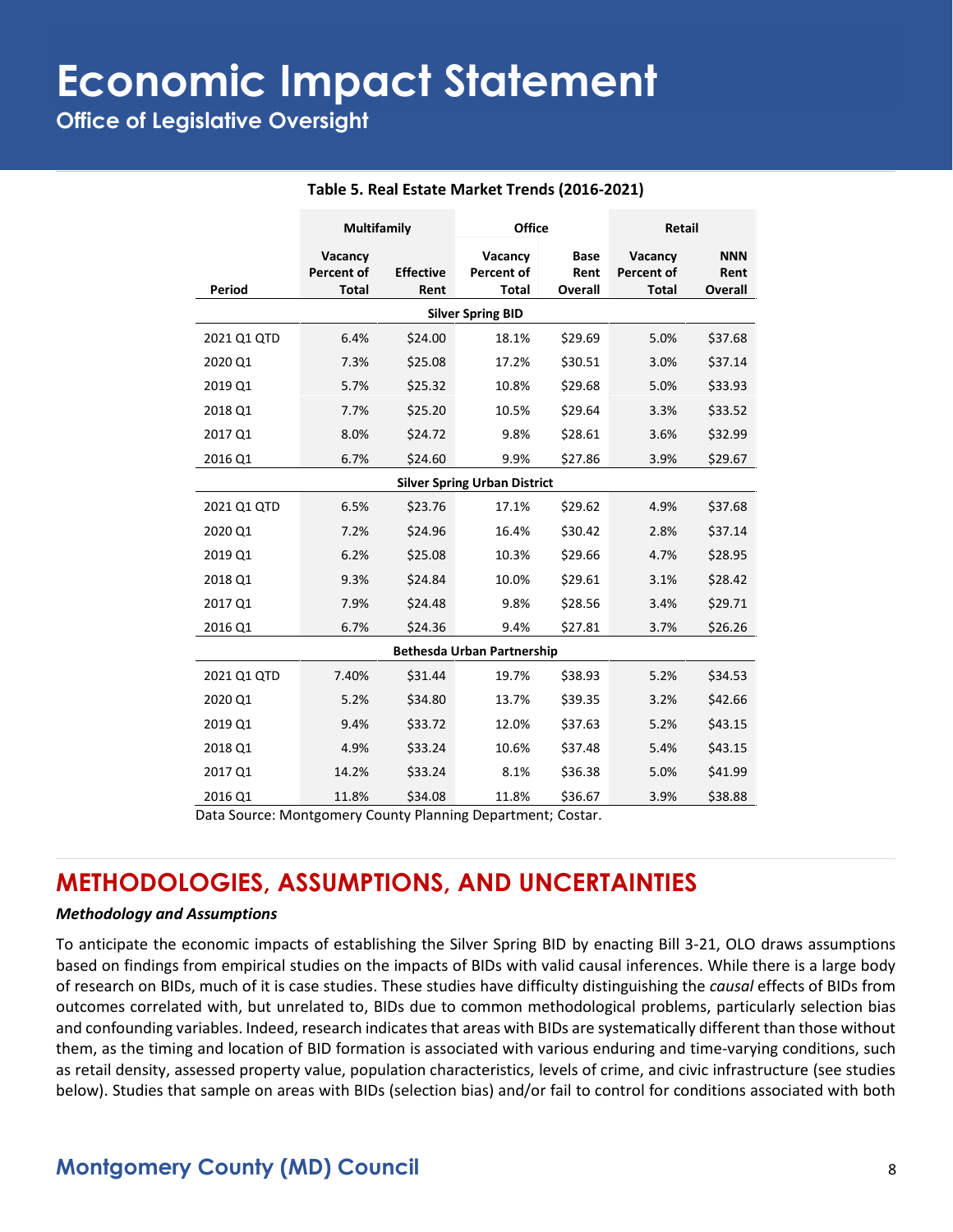**Office of Legislative Oversight**

BID areas and the economic outcomes of interest (confounding) are prone to invalidly attributing changes in these outcomes to BID performance.

Despite the apparent limitations in the literature, three empirical studies with quasi-experimental designs that mitigate selection bias and confounding were identified. These studies use statistical matching (and other) techniques to simulate randomization to account for selection bias in the formation of BIDs. To put it simply, these studies compare the outcomes of interest—retail sales, employment, crime, and property values—in areas with BIDs ("treatment" groups) against areas that had a high probability of forming BIDs due to their characteristics but had not done so during the time-frame of the study ("control" groups). Ultimately, these studies provide the OLO analyst with greater confidence in their findings regarding the impacts of BIDs. See below for the studies:

- **EXECTA:** Retail Sales and Employment: Stacey Sutton, "Are BIDs Good for Business? The Impact of BIDs on Neighborhood Retailers in New York City," *Journal of Planning Education and Research* 34, no. 3 (2014): 309-324.
- **Commercial and Residential Property Values:** Ingrid Gould Ellen, Amy Ellen Schwartz, Ioan Voicu, Leah Brooks, and Lorlene Hoyt, "The Impact of Business Improvement Districts on Property Values: Evidence from New York City [with Comments]," *Brookings-Wharton Papers on Urban Affairs* (2007): 1-39. 19
- **Crime:** Leah Brooks, "Volunteering to be taxed: Business improvement districts and the extra-governmental provision of public safety," *Journal of Public Economics* 92, no. 1-2 (2008): 388-406.

Sutton's study investigated the impact of small and mid-sized BIDs on **retail sales and employment for independentlyowned businesses** in New York City between 2000 and 2008. She found that the impact of BIDs on these outcomes was conditioned on BID size. Unlike small BIDs, mid-sized BIDs had a positive effect on sales and employment of independent retailers, with respective increases in these variables of 15 and 9 percent. However, the result for sales growth was modestly significant and was insignificant for employment. Sutton's findings are consistent with previous studies found BID size moderates its organizational effectiveness and impacts. The conditional effect of BID size is understandable, given that larger BIDs tend to devote a larger portion of revenues to programs (and less to administration), offer a broader array of services, focus more on marketing and promoting, and have other characteristics that likely result in greater economic returns.<sup>20</sup> The Silver Spring BID would be larger than the mid-sized BIDs investigated in Sutton's study. This fact increases the OLO analyst's confidence that the BID would positively affect sales and employment for independent retailers.

Ellen et al's study investigated the impact of BIDs on **commercial and residential property values** in New York City from 1984 to 2002. BIDs were found to have a large and significant impact on commercial property values—approximately a 15 percent increase over comparable properties outside BID areas. Like Sutton's findings, this effect was driven mostly by larger BIDs, again suggesting that large BIDs achieve sufficient economies of scale for meaningful interventions within their areas of operation. Moreover, BIDs had little impact on residential property values.

Brooks study investigated the impact of BIDs on **crime** in Los Angeles between 1990 and 2002. She found that BIDs were associated with reductions in crime of 6 to 10 percent, with the bulk of reductions in serious crime. Importantly, Brooks found that the BIDs did not push crime into other neighborhoods.

**EXECT Assumption:** OLO believes that the Silver Spring BID would be sufficiently large to potentially increase retail sales, employment and commercial property values and reduce crime within the district.

<sup>&</sup>lt;sup>19</sup> For an overview of the study written for a lay audience, see Ingrid Gould Ellen, Amy Ellen Schwartz, and Ioan Voicu, "The Benefits of Business Improvement Districts: Evidence from New York City," Furman Center for Real Estate & Urban Policy, July 2007, [https://furmancenter.org/files/publications/FurmanCenterBIDsBrief.pdf.](https://furmancenter.org/files/publications/FurmanCenterBIDsBrief.pdf)

<sup>&</sup>lt;sup>20</sup> Gross, "Business Improvement Districts in New York City's Low-Income and High-Income Neighborhoods."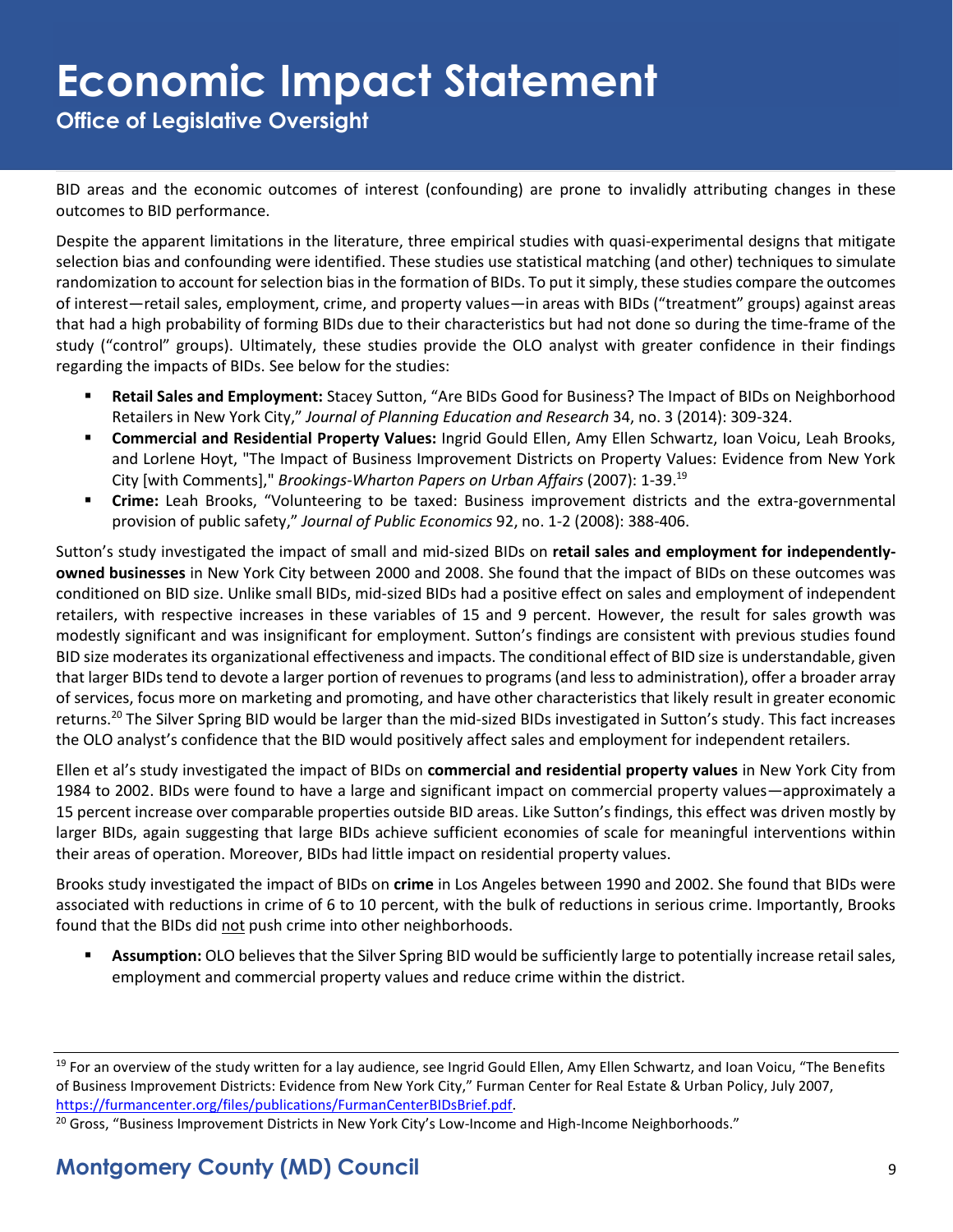**Office of Legislative Oversight**

While the rigor of the above studies increases the OLO analyst's confidence in the economic potential of the Silver Spring BID, it is important to reiterate the unique circumstance regarding its formation. As previously mentioned, the Silver Spring BID would be established within the boundaries of the Silver Spring Urban District, a public entity that performs many of the "clean and safe" services of BIDs and that generates a portion of its revenues from a tax on property owners. The BIDs investigated in the above studies were formed in areas without public entities performing BID-like services. This raises the question of whether the magnitude and/or timing of the Silver Spring BID's impacts would parallel those in areas investigates in the above studies. It is beyond the scope of this analysis to address this question. However, OLO emphasizes the following: Ultimately, for the Silver Spring BID to generate a net positive return on investment (ROI) for stakeholders, the organization must add enough value to outweigh its costs to stakeholders (i.e., BID tax) relative to the baseline set by the Silver Spring Urban District.

#### *Uncertainties*

Based on the above studies, OLO anticipates that the Silver Spring BID would generate a net positive ROI for businesses in Silver Spring. However, the magnitude of these impacts depends on the resolution of outstanding questions highlighted below. For information, this discussion draws on conversations the OLO analyst had with stakeholders in the Silver Spring business community who are in favor, neutral, and against the establishment of the BID, as well as the research literature on BIDs.

Urban District: Stakeholders lack clarity on whether the Silver Spring BID would replace the Urban District. There are three concerns related to this uncertainty. The first concern relates to the difference between the Silver Spring BID and Urban District boundaries. If the BID replaces the Urban District, would the business tenants outside the BID boundaries be left without services? The second concern involves the tax implications of replacing the Urban District. Property owners would incur a net zero tax increase if the BID tax replaces the Urban District tax, holding all else equal. However, per Bill 3-21 and state law, the BID tax would not count against the County Charter limit. If the Council were to later increase property taxes, then property owners would incur a net increase in taxes. In this scenario, establishing the Silver Spring BID, in effect, creates an additional cost on property owners (and tenants). Lastly, if the County raises property taxes, the Council may be prevented from increasing the Urban District tax again in the future. This would be problematic if the Council ever decided to close the BID, which would leave Silver Spring without Urban District and BID services.

Governance: In addition to budget sizes and sources of revenue, there is significant variation across BIDs in the composition and voting rights of members, the structure of Boards, and other organizational features. As discussed above, the current proposal for the Downtown Silver Spring BID would restrict membership to property owners, give larger property owners more voting power, and include property owners and business tenants on the Board of Directors. Per state law, the stakeholders of the Silver Spring BID would be "residents, employers, employees, property owners, commercial tenants, consumers, and the general public" within its geographic scope. It is inevitable that (perceived and real) conflicts of interest among and within these stakeholder groups will arise. OLO analysts spoke with some members of the Silver Spring business community who expressed concern that the proposed governance structure of the BID would give undue influence to large property owners who would use the BID to further their interests at the expense of smaller property owners, small businesses, and residents. Indeed, some stakeholders are satisfied with the Urban District and point to its impartiality as an asset. If established through the enactment of Bill 3-21, the way the Silver Spring BID addresses these governance concerns may determine the extent of support and participation (i.e., subcommittee involvement) from the local stakeholders, which could influence how the economic costs and benefits of the BID are distributed among stakeholders.

Finances: Stakeholders raised several concerns regarding the BID's finances over the next few years to OLO analysts. In the current BID budget, roughly one-third of the financing comes from the Urban District property tax and two-thirds comes from a portion of the parking lot district revenues. The proposed legislation specifies that "[t]he amount of revenue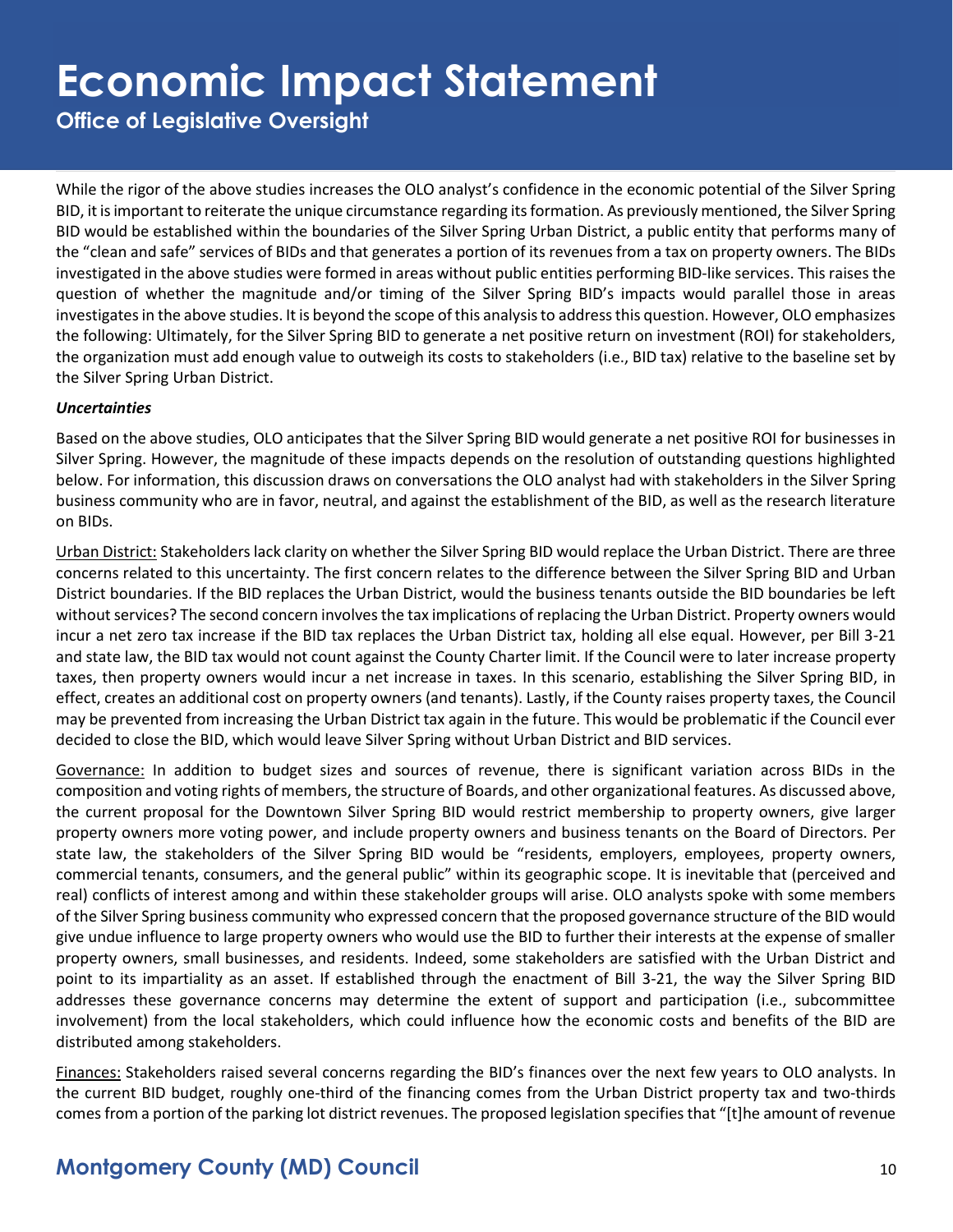**Office of Legislative Oversight**

from parking fees transferred to the district 313 corporation must not exceed the amount calculated by multiplying: (A) the number of parking spaces in the District by (B) the number of enforcement hours per year by (C) 20 cents." Some stakeholders are unclear on how this amount compares to the current transfer formula and whether it will continue to generate sufficient revenues. The pandemic has decreased the consumption of parking in Silver Spring, which will lower parking lot revenues in the next few years. Some stakeholders are concerned how this will impact the BID. To address revenue shortages, the BID may cut back on services or attain more funds from members through higher BID taxes or voluntary contributions. These scenarios would have economic impacts on members—more taxes or reduced "clean and safe" services or less marketing and promoting. Finally, stakeholders are unclear whether the Silver Spring BID would be required to purchase new equipment or lease equipment that the Urban District uses.

Relationship with Local Government: Researchers argue that the effectiveness of BIDs in adding value for stakeholders depends significantly on their working relationship with local government officials and professional staff.<sup>21</sup> Collaborative relationships help ensure that BIDs are accountable to their stakeholders, reach their organizational goals, stabilize BID funding, and contribute to the local government's economic development strategy. There are several mechanisms used to facilitate collaborative relationships with BIDs—for example, local government representation (voting or non-voting) on the BID Board of Directors, robust performance measures for BIDs, local government approval of BID budgets, and routine formal and/or informal meetings and reports. Bill 3-21 would require the Silver Spring BID to file an annual report with the Executive and Council that includes the financial statement for the previous year, a proposed operating budget for the current fiscal year, proposed revisions to the business plan, and a "narrative statement or chart showing the results of operations in comparison to stated goals and objectives." The bill would also require the Executive to "review the effectiveness and desirability of continuing the district every 3 years." Beyond these basic reporting and review requirements, it is unclear what the working relationship between the Silver Spring BID and the County would look like.

Long-Term Impact: BIDs provide collective voice to their members and advocate for policy change. Experience from elsewhere that this can manifest as promoting regulatory changes more friendly to business interests.<sup>22</sup> The Silver Spring BID may exert economic impacts through its political advocacy over the long-term. However, it is beyond the scope of this analysis to examine the character and magnitude of this effect. We raise it here as a point of consideration.

### **VARIABLES**

- Property tax rate;
- Future status of the Silver Spring Urban District;
- Financial stability of the Silver Spring BID;
- Magnitude and distribution of Silver Spring BID's impacts on key indicators;
- Quality of County's oversight, accountability, and collaboration mechanisms; and
- Degree to which the costs and benefits of the Silver Spring BID are borne by local, as opposed to non-local property owners and business tenants.

<sup>21</sup> See chapters 9, 12, and 14 in in *Business Improvement Districts.* 

<sup>22</sup> See *Business Improvement Districts* (note 4).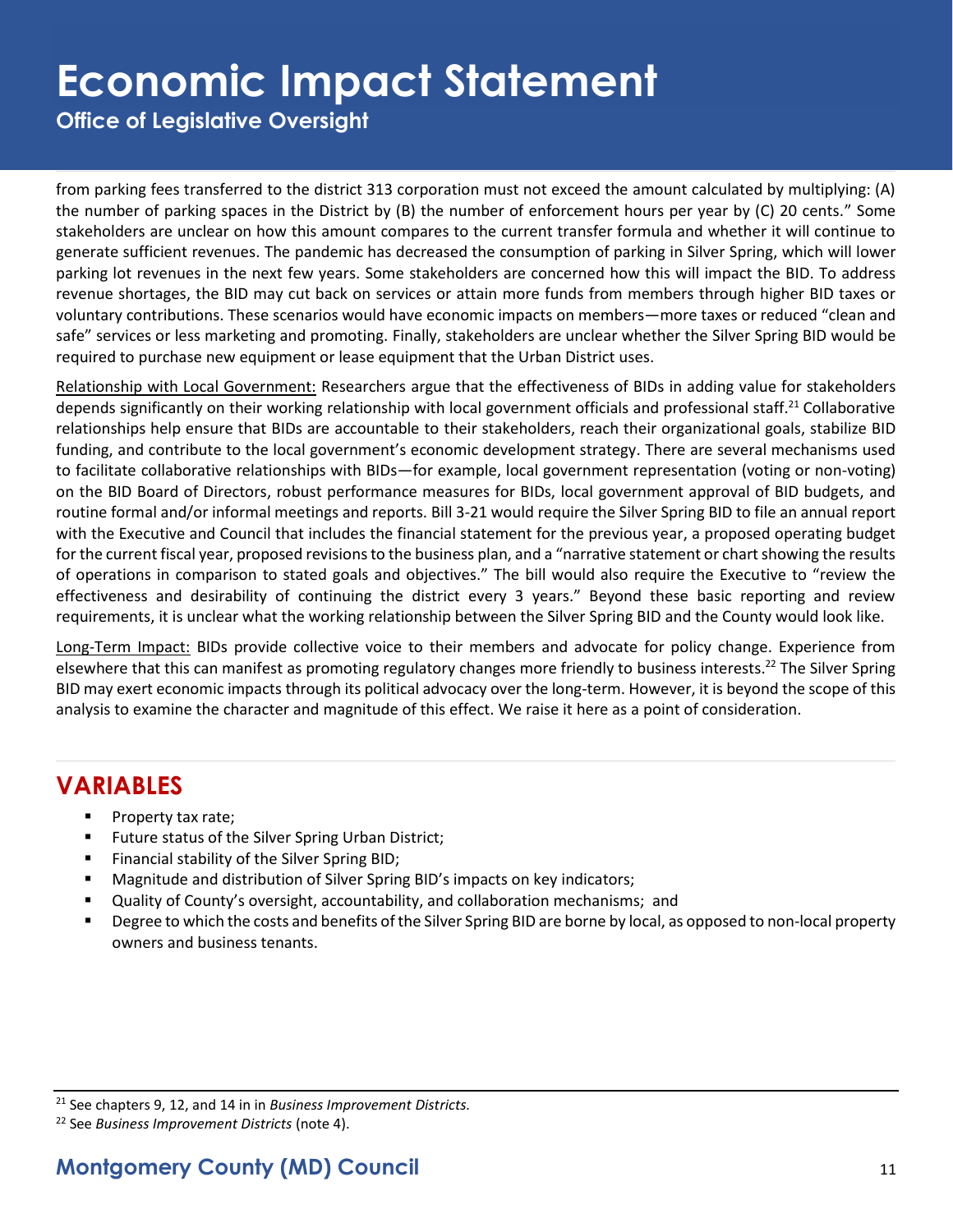**Office of Legislative Oversight**

## **IMPACTS**

**WORKFORCE** ▪ **TAXATION POLICY** ▪ **PROPERTY VALUES** ▪ **INCOMES** ▪ **OPERATING COSTS** ▪ **PRIVATE SECTOR CAPITAL INVESTMENT** ▪ **ECONOMIC DEVELOPMENT** ▪ **COMPETITIVENESS**

### **Businesses, Non-Profits, Other Private Organization**

OLO anticipates that by establishing the Silver Spring BID, Bill 3-21 would have positive economic benefits for private organizations located in the Silver Spring BID area, with the potential spillover effects for private entities in areas outside the BID boundaries.<sup>23</sup> The private organizations most directly impacted would be the property owners and businesses.

Bill 3-21 would increase costs to property owners by creating a BID tax on top of the Urban District tax. (However, the cost could be mitigated if the Council eliminates the Urban District tax, holding equal the general property tax.) Property owners would pass some portion of the cost onto business tenants in the form of higher rents, thereby increasing their net operating costs. The question is whether the BID's services result in sufficient profits to outweigh these costs relative to the baseline value set by the Urban District.

Based on the studies summarized above, OLO believes that the BID has the potential to add sufficient ROI to stakeholders. The studies reviewed above found that BIDs in New York City increased both commercial property values and independent retail sales by approximately 15 percent and BIDs in Los Angeles decreased crime by 6 to 10 percent. If the Silver Spring BID services affect these outcomes, property owners would likely be able to charge higher rents, thereby increasing their business incomes.

Regarding business tenants in the retail sector, increased retail sales would result in income gains for some independent businesses. (While Sutton's study does not address chain stores, it is plausible they would also see sales gains.) However, these gains would be unevenly distributed to some extent. For this reason, the portion of current businesses that would experience income gains large enough to outweigh the costs from potential rent increases is unclear. Ultimately, OLO analysts anticipate that there would be variation, with some businesses experiencing net gains and others net losses.

The findings from the studies also suggest that the Silver Spring BID has the potential to contribute to economic development gains in Silver Spring, as employment and independent retail sales (and the tax revenues they generate) are common indicators of local economic development.<sup>24</sup>

The OLO analyst is uncertain whether the economic impacts of the Silver Spring BID in and of itself would be sufficiently large in magnitude to meaningfully increase the competitiveness of Silver Spring relative to its intra- and inter-County peers. While the County has lagged its peers in the District and Northern Virginia in using formal BIDs (see **Table 1** above), the Silver Spring BID in and of itself would need to generate substantial ROI for stakeholders relative to the baseline set by the Urban District to significantly impact competitiveness.

### **Residents**

If enacted, Bill 3-21 would impact County residents. Residents who own properties and retail businesses within the Silver Spring BID area would bear the costs and benefits. Owners of properties would likely benefit from higher rents and property values while incurring the cost of the BID tax, whereas retail business owners would likely benefit from increased

<sup>&</sup>lt;sup>23</sup> For the Council's priority indicators, see Montgomery County Council, Bill 10-19 Legislative Branch – Economic Impact Statements – Amendments, Enacted on July 30, 2019, Montgomery County, Maryland, 3.

<sup>&</sup>lt;sup>24</sup> Sutton, "Are BIDs Good For Business?"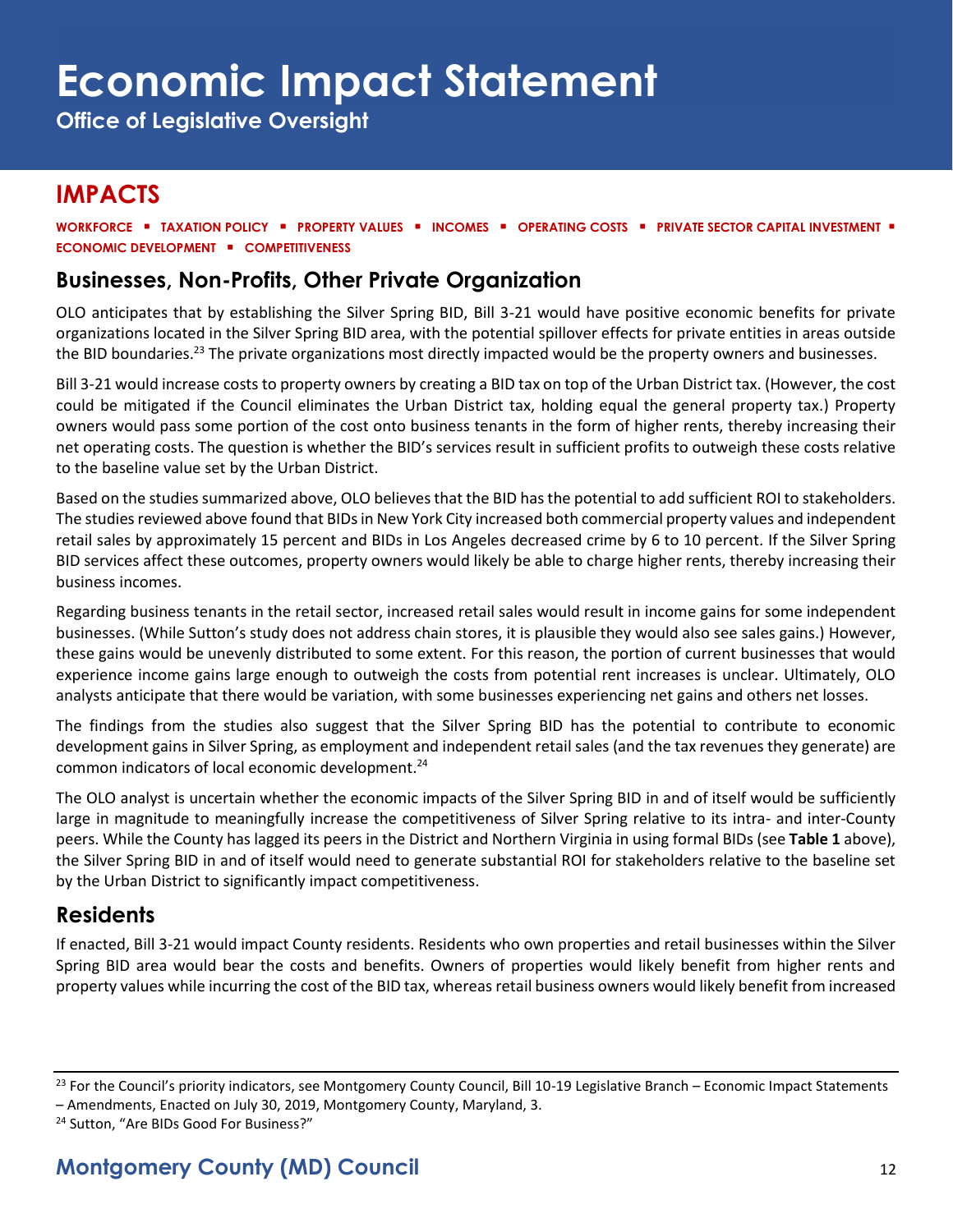**Office of Legislative Oversight**

sales while paying higher rents. Some portion of these costs and benefits would be borne by non-local property and business owners.

Individuals in the workforce would benefit from the potential for employment gains. Because most residents work within the County, it is likely that residents would benefit significantly from the employment gains.<sup>25</sup>

Households within the Silver Spring BID area may be impacted as well. There are approximately 7,700 households within this area, with 90 percent in renter-occupied housing units.<sup>26</sup> To reiterate, Ellen et al found that BIDs did not impact residential property values in New York City. However, other (less rigorous) studies claim that BIDs have resulted in increased residential property values.<sup>27</sup> If residential property values increase, homeowners may experience economic benefits while renters could experience higher rents.

In summary, OLO anticipates that the Silver Spring BID would result in positive net economic impacts on businesses and residents in Silver Spring. However, it is likely that stakeholders would not share equally in these benefits.

## **QUESTIONS FOR CONSIDERATION**

Due to time constraints and apparent limitations with the research literature on BIDs, the OLO analyst was unable to investigate two questions related to economic impacts of the Silver Spring BID: How would the BID likely impact non-retail businesses? And, how does the pandemic factor into the costs and benefits (and their distribution) of establishing the BID? For insight into these questions, OLO would recommend further engagement with members of the business community across industries in Silver Spring.

## **WORKS CITED**

At-Large Councilmember Hans Riemer and Council President Tom Hucker to Montgomery County Council. Memorandum. December 7, 2020. "Silver Spring Business Improvement District (BID)."

Brooks, Leah. "Volunteering to be Taxed: Business improvement districts and the extra-governmental provision of public safety." *Journal of Public Economics* 92, no. 1-2 (2008): 388-406.

*Business Improvement Districts: Research, Theories, and Controversies*. Ed. Göktuğ Morçöl, Lorlene Hoyt, Jack W. Meek, and Ulf Zimmerman (New York: CRC Press, 2008).

Drummer, Robert H. to Montgomery County Council. Memorandum. January 7, 2021. "Bill 3-21, Special Taxing Area Laws – Silver Spring Business Improvement District – Established."

Ellen, Ingrid Gould, Amy Ellen Schwartz, Ioan Voicu, Leah Brooks, and Lorlene Hoyt. "The Impact of Business Improvement Districts on Property Values: Evidence from New York City [with Comments]." *Brookings-Wharton Papers on Urban Affairs* (2007): 1-39.

Ellen, Ingrid Gould, Amy Ellen Schwartz, and Ioan Voicu. "The Benefits of Business Improvement Districts: Evidence from New York City." *Furman Center for Real Estate & Urban Policy*. July 2007.

<sup>25</sup> Montgomery County Planning Department, *Montgomery County Trends: A Look at People, Housing and Jobs Since 1990*, 78.

<sup>&</sup>lt;sup>26</sup> Data provided by Montgomery County Planning analysts.

<sup>&</sup>lt;sup>27</sup> See review of literature in Ellen et al, "The Impact of Business Improvement Districts on Property Values."